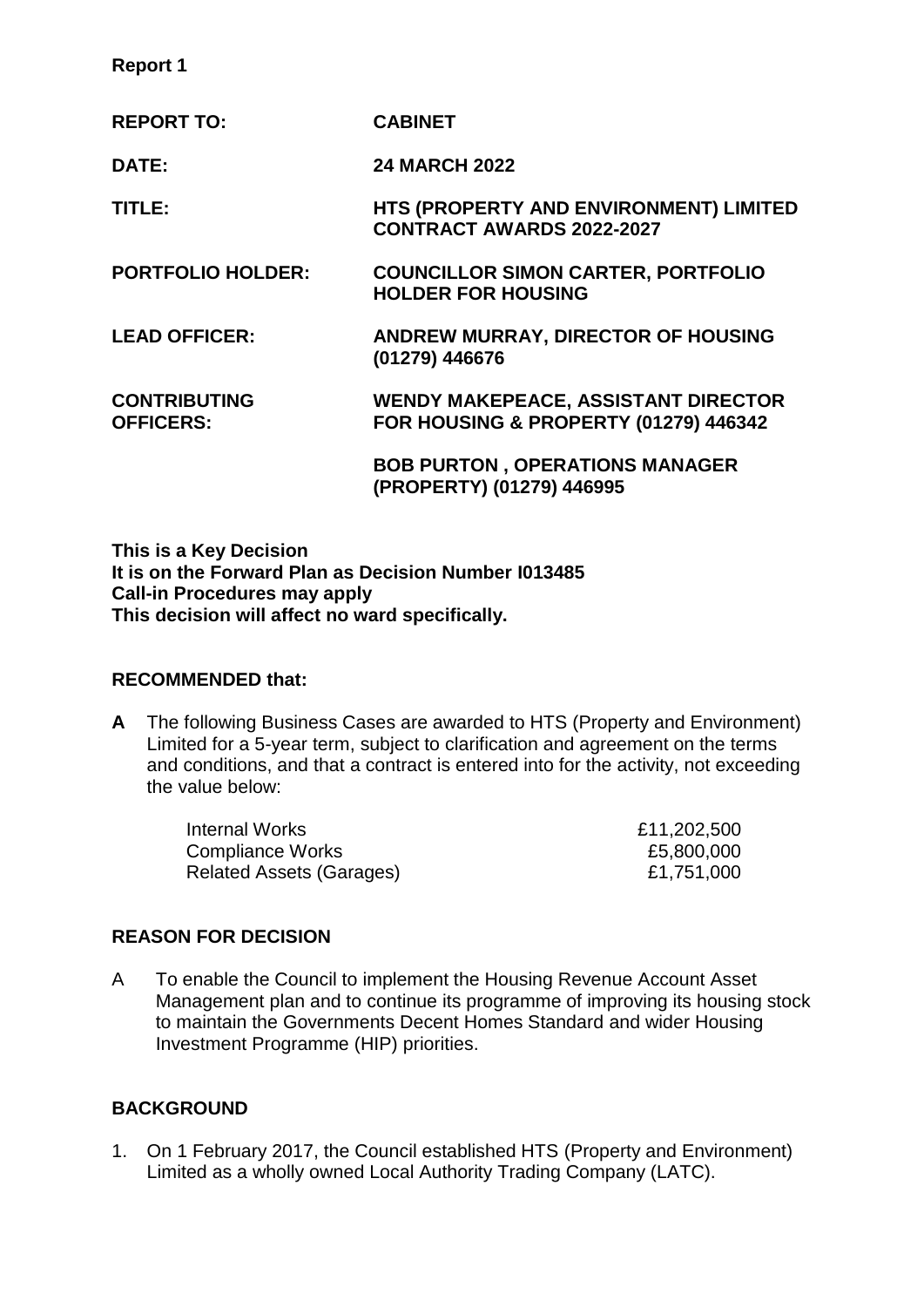- 2. In accordance with the new Service Agreement, HTS (Property and Environment) Limited is required to undertake housing capital works programmes as part of the Council's wider HIP programme.
- 3. A new business case and methodology process was approved which required a detailed programme of work information to be provided to HTS (Property and Environment) Limited for them to submit a series of Business Cases for the Council to evaluate and consider for approval.

## **2022-2027 BUSINESS CASES**

- 4. HTS (Property and Environment) Limited's housing capital works allocations total £6.954million for 2022/23, including funding for fixed price improvements to support the turn-around of void properties (i.e. kitchens, bathrooms, rewires, and gas boilers and heating). This forms part of the Council's priorities for HTS (Property and Environment) Limited's Balanced Scorecard.
- 5. These 5-year Business Case allocations for Internals, Compliance and Related Assets (Garages) are three of the six work-streams to be delivered in 2022/23, and have been arranged to align to the same HTS (Property and Environment) Limited Services' Agreement contract.

|  |  |  | 6. The total allocations in 2022/23 consist of the following programmes, namely; |  |
|--|--|--|----------------------------------------------------------------------------------|--|
|  |  |  |                                                                                  |  |

| <b>ASC Fixed Priced Items</b>                                                  | £1,089,000                           |
|--------------------------------------------------------------------------------|--------------------------------------|
| 2022-2027 Year 1<br>Internals<br>Compliance<br><b>Related Assets (Garages)</b> | £2,500,000<br>£1,800,000<br>£314,731 |
| 2022/23 Replacement Communal Boilers and Heating<br><b>Barn Mead</b>           | £328,000                             |
| 2022/23 Replacement Communal Boilers and Heating<br><b>Barley Croft</b>        | £420,000                             |
| 2022/23 Replacement Communal Boilers and Heating<br><b>Lower Meadow</b>        | £452,000                             |
|                                                                                | Total = £6,954,731                   |

7. The published Business Case timetable for submission was 14 February 2022 for the Quality Response and Priced Documents submitted in accordance with the requirements the Service Agreement Schedule 2 for capital works approval and governance.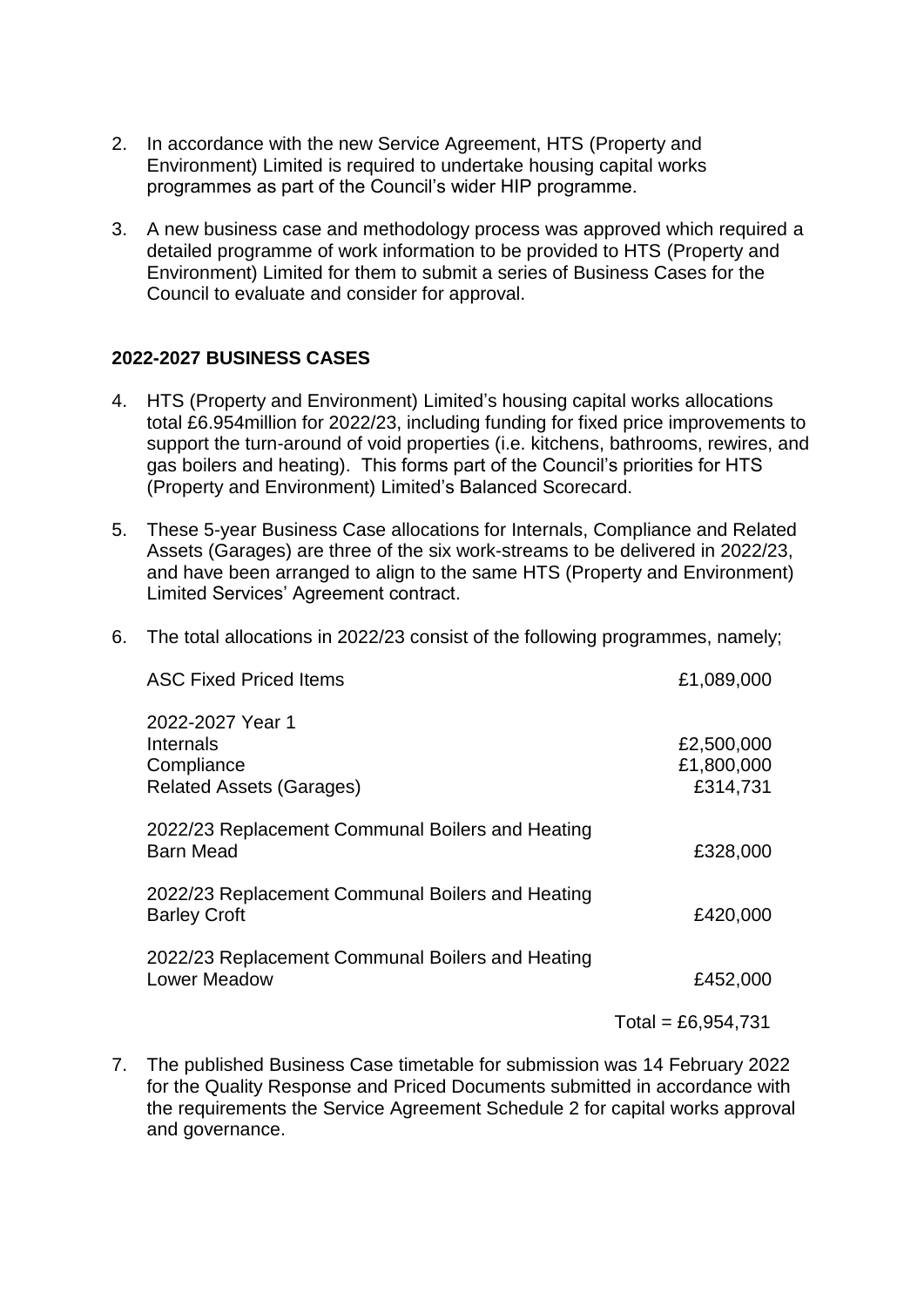- 8. The proposals received, in accordance with the prescribed format for Business Cases set out within the Service Agreement, an analysis of all costs and value added benefits associated with the proposal to allow an assessment of Value for Money against a set of defined criteria, including but not limited to:
	- a) Price;
	- b) Evidence of price comparisons and benchmarking;
	- c) Quality of service to be measured against Key Performance Indicators (parameters, measurements and targets to be agreed on a work package basis);
	- d) Safety, Health and Environment (SHE) method statement and risk assessment;
	- e) Delivery timescales (including contract programming implications);
	- f) Customer Support/Delivery Team/Resident Liaison Officer Service;
	- g) Details of defect liability period and provision for cover;
	- h) Supply chain management;
	- i) Social Value Act 2012; and,
	- j) Where works are required to Leasehold properties provide a commitment to, and explanation of the process used, enabling the Council to recover costs in line with The Services Charges Regulations 2003.
- 9. The Business Case was submitted to the Council for internal validation prior to approval. The Business Case was subject to a comparison against existing unit rates for the same work and %uplifts to comparable HTS ASC Fixed Price budget.
- 10. To ensure compliance with the Business Case Schedule 2 Methodology and Services Agreement contractual requirements, a robust internal evaluation process is undertaken by Council stakeholders to ensure that all aspects of the submission comply.
- 11. Questions were posed to HTS (Property & Environment) Limited for them to provide statements of both accountability and demonstrable improvement over the term of the contract. The responses commit HTS to challenging but achievable improvements in their culture, commercial approach, operational efficiency, safety standards and environmental considerations of the allocated works.
- 12. HTS have an existing supply-chain which contains partners who will be held to the same expectations, but that will be developed over the term with more specialist contractors in the field of energy efficiency, building management systems and technology, as well as integrating shared asset management and business planning software packages.
- 13. There are a number of joint initiatives and investment opportunities which, by entering into a longer-term relationship, will enable more transparent, visible and timely reporting on the Service Agreement's stated KPI for HTS. These reports will form part of the governance arrangements and common methods of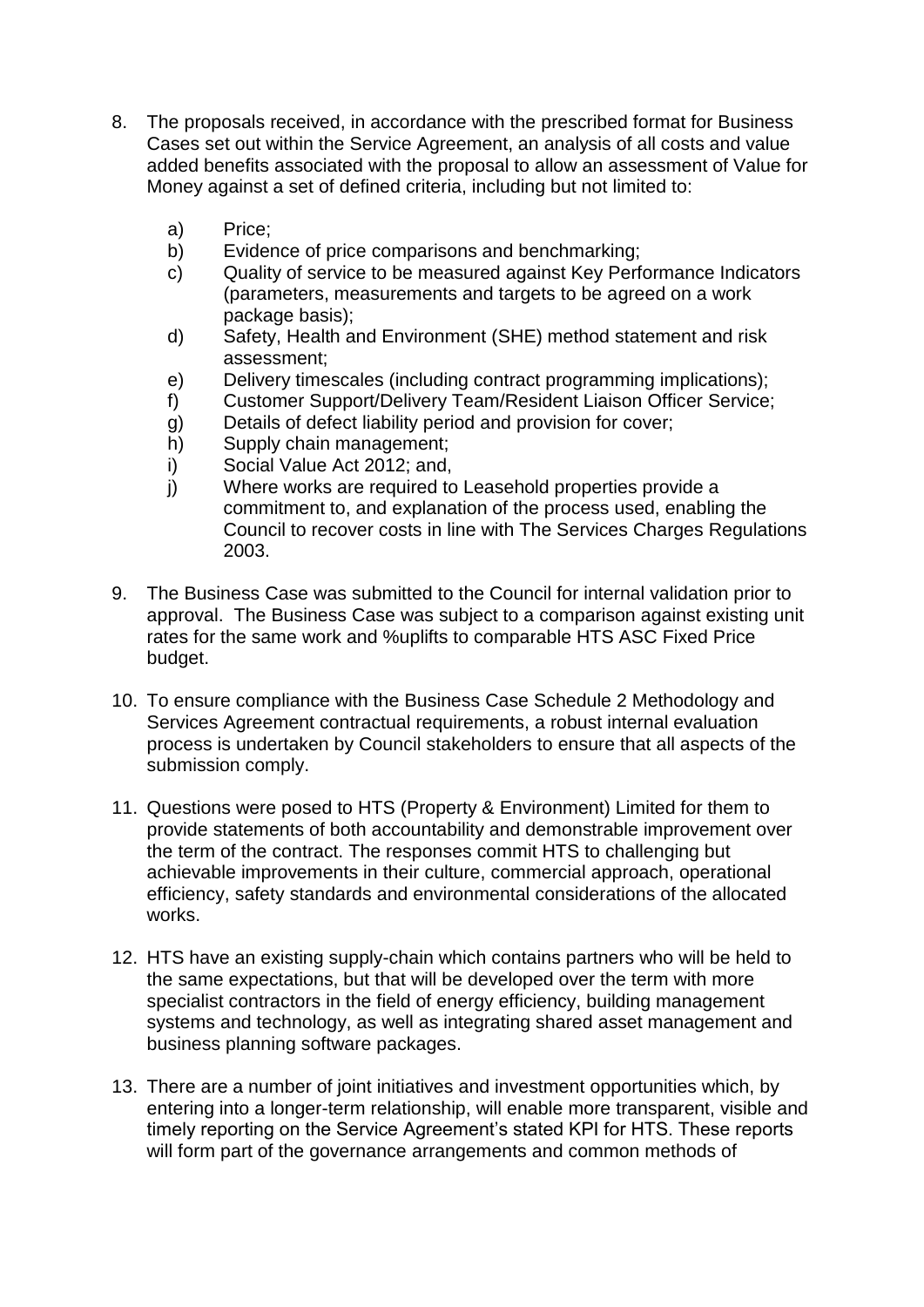assessing HTS' adherence to the principles of the Business Case procurement route.

- 14. A list of properties and specification requirements have been identified from the Council's Housing Asset Management Plan, in line with the investment principles established in the revised Housing Revenue Account (HRA) Business Plan approved in January 2020.
- 15. These works form part of the Council's wider HIP which target internal works to Council homes and target resources to ensure homes meet the Governments Decent Homes Standards are maintained and that local priorities are addressed.
- 16. Works to individual properties under the Internals work-stream include the replacement of kitchens, bathrooms, shower rooms, WCs, and boiler and heating installations, the Compliance contract describes the final year of the domestic and landlord's ECIR electrical testing, improvements to stored water facilities and housings, and improvements to commercial gas and heating installations, and the Related Assets (Garages) contract covering the proposed re-roofing, renewal of garage door sets and the demolition and rebuilding of garages, or for their sites to be left as hardstand parking.

# **GOVERNANCE**

- 17. New methodology is in place for the governance, reporting, delivery, and monitoring of HTS (Property and Environment) Limited's delivery. The performance will be monitored and reported regularly to the Cabinet. The reporting will cover issues of works costs, quality, customer satisfaction, and wider resourcing to enable the Council to benchmark against other Contractors, and its five year Housing Asset Management plans.
- 18. HTS (Property and Environment) Limited will need to comply with the contractual requirements of the Contract by providing data, information and attendance at meetings as required (including performance reports to the Programme and Project Management Group, Tenancy and Property Panel and Budget Review meetings). All individual programmes will be subject to a formal, contractual Mid-Year Review which will assess the productivity, cash-flow and completion programmes.

## **NEXT STEPS**

19. The HRA Business Plan was approved by Cabinet in January 2020 and individual 'Project Orders' will be issued by the Council in incremental packages and against the budget/s identified above. Further works, and the equivalent funding, may be identified throughout the year for which this contract would be an appropriate, efficient and cost effective method to deliver the Council's requirements for investment.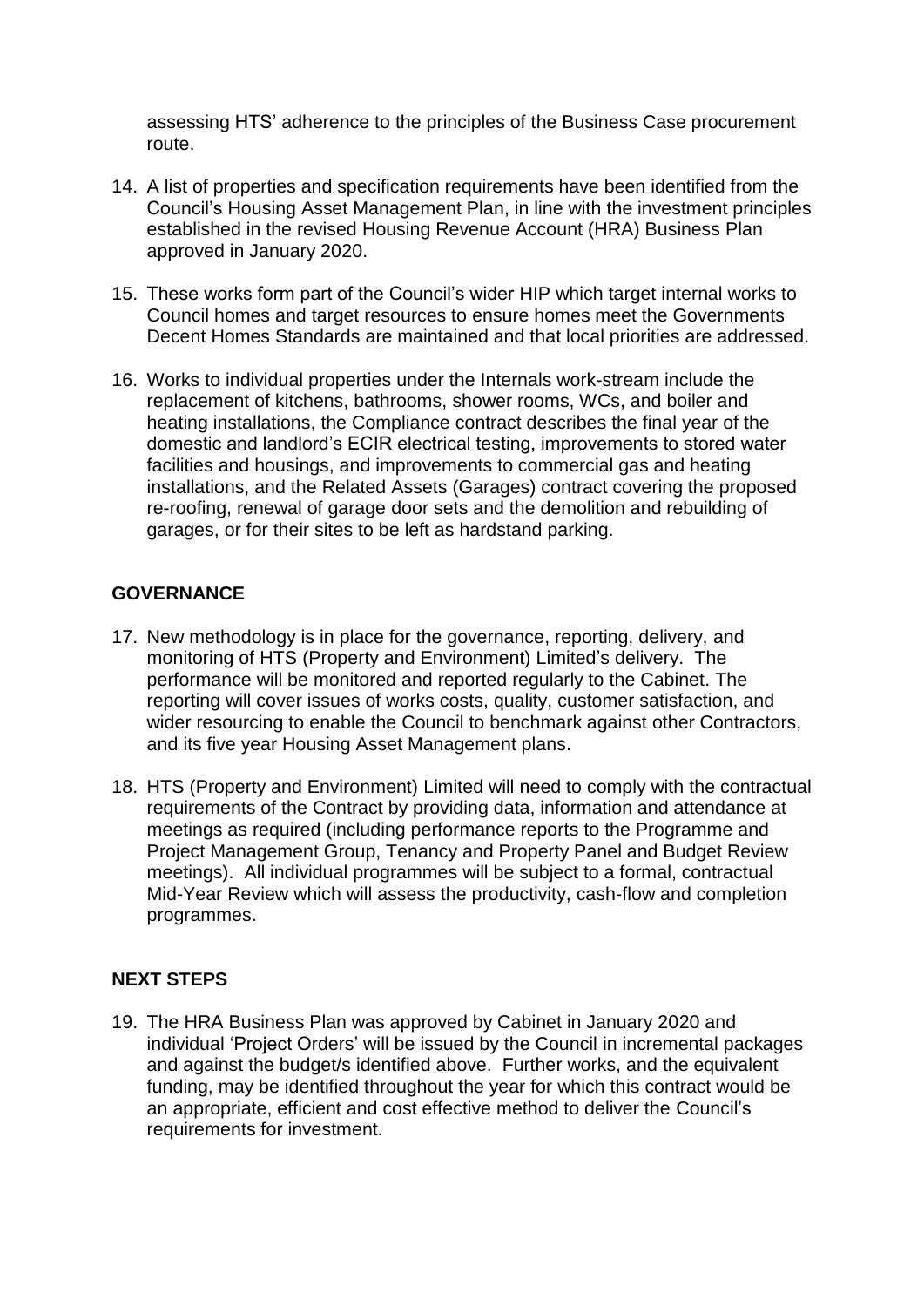20. Any additional works identified by the Council that would result in the approved budget being exceeded, shall be the subject to a separate report to the relevant Portfolio Holder or the Cabinet, and subject to their subsequent approval prior to any additional works being commissioned.

## **IMPLICATIONS**

#### **Strategic Growth and Regeneration**

None specific.

**Author: Andrew Bramidge, Director of Strategic Growth and Regeneration**

## **Finance**

The costs of the works is contained within the 2022/23 budgets agreed at Full Council in February 2022.

## **Author: Simon Freeman, Director of Finance and Deputy to the Chief Executive**

## **Housing**

This programme of work will enable the Council to:

- a) Deliver its commitments to maintain its properties to a lettable standard.
- b) Meet its obligations to achieve Decent Home targets.
- c) Maintain the overall level of gas boiler statutory compliance
- d) Help increase tenant satisfaction with the improving standard of its properties.
- e) Provide opportunities for the tenant's to reduce their energy consumption.

If the works package is not approved, this will have implications on delivering the Housing Capital Programme and maintaining the Decent Homes standard. There will also be knock-on effect to the repair budget, voids turn-over and resident satisfaction.

## **Author: Andrew Murray, Director of Housing**

## **Communities and Environment**

None specific.

**Author: Jane Greer, Director of Communities and Environment**

#### **Governance and Corporate Services**

The business case referred to above were procured in compliance with the Council's Contract Standing Orders.

## **Author: Simon Hill, Director of Governance and Corporate Services**

## **Appendices**

None.

## **Background Papers**

None.